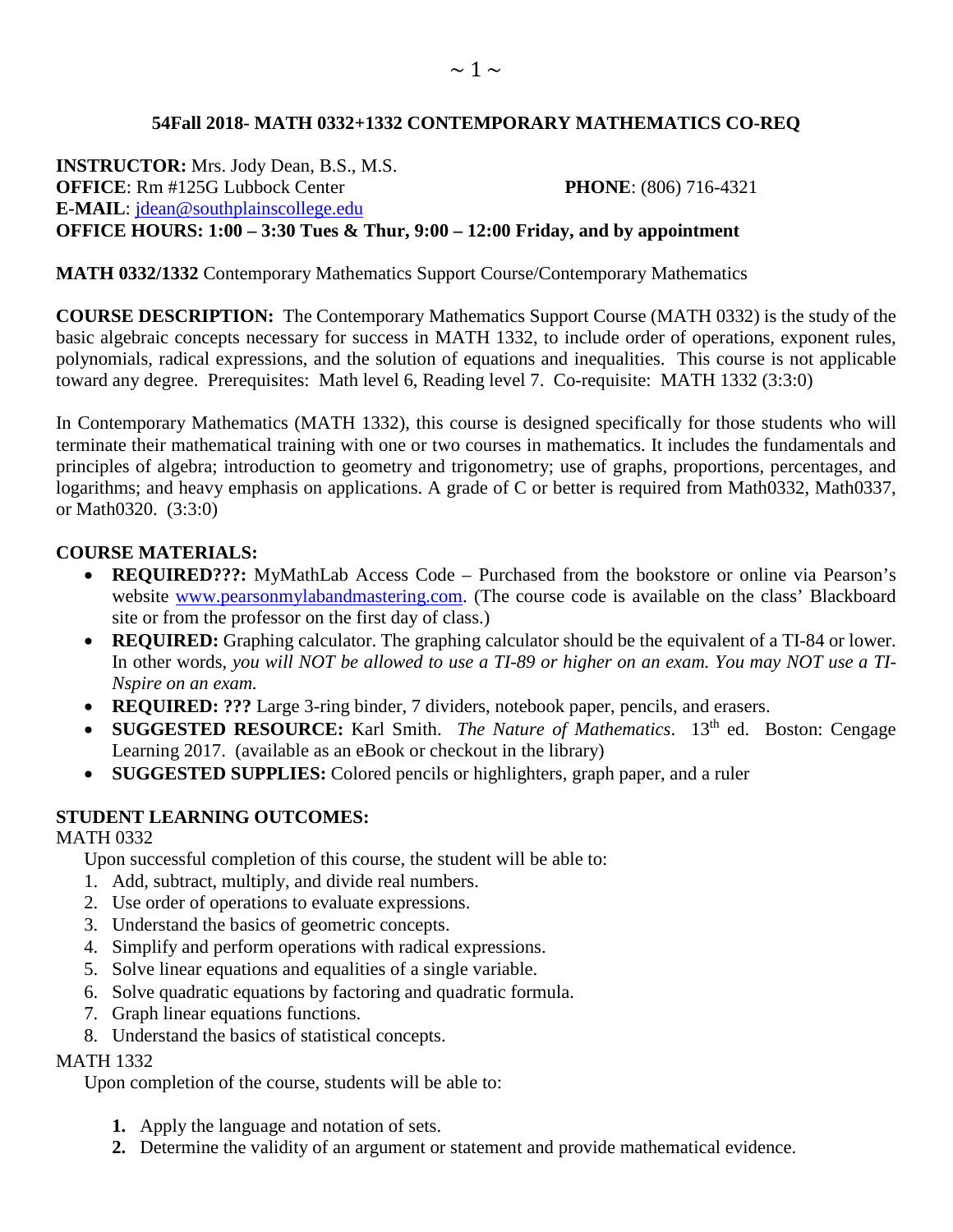- **3.** Solve problems in mathematics of finance.
- **4.** Demonstrate fundamental probability/counting techniques and apply those techniques to solve problems.
- **5.** Interpret and analyze various representations of data.
- **6.** Demonstrate the ability to choose and analyze mathematical models to solve problems from realworld settings, including, but not limited to, personal finance, health literacy, and civic engagement.

### **GENERAL EDUCATION OUTCOMES:**

- 1. CRITICAL THINKING Students will develop habits of mind, allowing them to appreciate the processes by which scholars in various disciplines organize and evaluate data and use the methodologies of each discipline to understand the human experience.
- 2. COMMUNICATION SKILLS Students will communicate ideas, express feelings and support conclusions effectively in written, oral and visual formats.
- 3. EMPIRICAL & QUANTITATIVE SKILLS Students will develop quantitative and empirical skills to understand, analyze and explain natural, physical and social realms.

| <b>Grading:</b> |            |     | <b>Grading Scale:</b> | A 90-100      |
|-----------------|------------|-----|-----------------------|---------------|
|                 | Homework   | 30% |                       | B 80-89       |
|                 | Unit Exams | 60% |                       | $C$ 70-79     |
|                 | Final Exam | 10% |                       | $D = 60-69$   |
|                 |            |     |                       | F 59 or below |

If you make a grade of A, B, or C then that is the grade you will be awarded for both halves of the course. However, if you COMPLETE THE COURSE and make a grade of D or F, then your grade for the Math 0332 course will be assessed at your professor's discretion. If you pass Math 0332 but not the Math 1332 portion of the course you will be able to register for Math 1332 in future semesters.

### **HOMEWORK/TEST MAKE-UP POLICY:**

**Homework and other assessments are mandatory.** Knowledge of material will be assessed through graded assessments. Homework will be assigned on a daily basis. If a class is missed, it is the student's responsibility to obtain a copy of the notes, to pick up any worksheets or handouts, and to do the assigned homework. (Absence is not an excuse for failure to do homework.) Homework done after the due date will NOT be accepted. Completing all assignments is understood and expected, not optional.

You will have an assignment due each day and will be completed in class. Make-up work will not be allowed for a missed class assignment.

There are no retakes on tests, no makeup tests, and no such thing as missing the final exam. Exactly one test grade **may** be replaced with a higher final exam grade.

NOTE: Since homework is a part of your grade, you should be prepared to spend *at least* two hours outside of class for each hour you spend in class working on math. Doing homework at the tutoring center or with a group of peers is encouraged. Simply copying answers is still cheating, though, so be prepared to justify each answer.

**ATTENDANCE POLICY**: After five hours of unexcused absences (approximately three classes), the instructor reserves the right to refuse a request for makeup work. If a student misses class, it is *the student's* responsibility to obtain a copy of the notes, pick up any worksheets or handouts, and to do the assigned homework**.**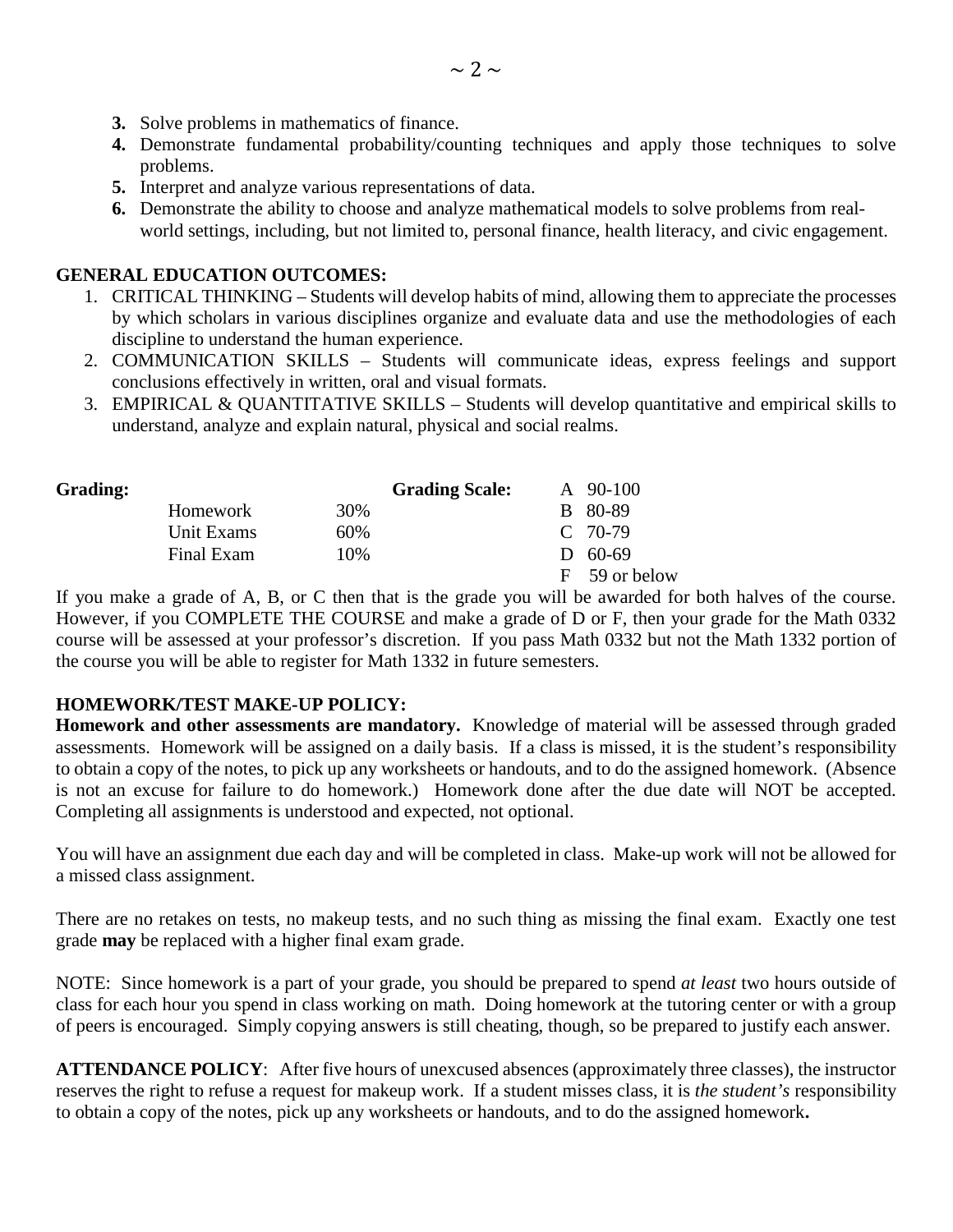**CLASSROOM ETIQUETTE:** Class attendance is expected, not optional. Preparation for class (including homework) is to be completed before – not during – the lecture. Chronic tardiness (entrance after lecture has begun) will be handled on an individual basis at the instructor's discretion but can include notation as absent and/or exclusion from admittance to class.

Class is over when the students have been dismissed by the instructor. Preparation to leave class should be done after, not during, the lecture.

NO tobacco use of any form is allowed in the classroom.

All electronic communication devices are to be silenced and put away during class.

Discussion of course material among students is encouraged at appropriate ways and times during class, but habitually disruptive students will be asked to leave.

**EXAM ETIQUETTE:** During exams there will be no talking. All electronic devices must be silenced and put away, with the exception of calculators. No cell phones may be used during exams. Once the first person turns in an exam, no one else may start. If you come in after that point, you will not be allowed to take the exam and you will receive a zero for that exam. Therefore it is extremely important that you be on time.

**CLASSROOM BEHAVIOR:** Be aware that class is over when I dismiss it, and not before. Any student who repeatedly disrupts my class will be asked to leave. Some of the things that I consider "disruptions" include, but are not limited to, packing your things before the end of class, ringing cell phones, talking while I am talking, making a late "entrance", and so on. Texting while in class is also a disruption. **No tobacco products of any kind may be used at any time during class.** Chronic offenders will be banned from the classroom. It is phenomenally difficult to pass my class if you cannot attend on test days. *Do NOT use texting abbreviations in any correspondence with me.*

**DISABILITY STATEMENT:** Students with disabilities, including but not limited to physical, psychiatric, or learning disabilities, who wish to request accommodations in this class should notify the Disability Services Office early in the semester so that the appropriate arrangements may be made. In accordance with federal law, a student requesting accommodations must provide acceptable documentation of his/her disability to the Disability Services Office. For more information, call or visit the Disability Services Office at Levelland Student Health & Wellness Center 806-716-2577, Reese Center Building 8: 806-716-4675, Plainview Center Main Office: 806-716-4302 or 806-296-9611, or the Health and Wellness main number at 806-716-2529.

**NON-DISCRIMINATION:** South Plains College does not discriminate on the basis of race, color, national origin, sex, disability or age in its programs and activities. The following person has been designated to handle inquiries regarding the non-discrimination policies: Vice President for Student Affairs, South Plains College, 1401 College Avenue, Box 5, Levelland, TX 79336. Phone number 806-716-2360.

**SEXUAL MISCONDUCT:** As a faculty member, I am deeply invested in the well-being of each student I teach. I am here to assist you with your work in this course. If you come to me with other non-course-related concerns, I will do my best to help. It is important for you to know that all faculty members are mandated reporters of any incidents of sexual misconduct. That means that I cannot keep information about sexual misconduct confidential if you share that information with me. Dr. Lynne Cleavinger, the Director of Health & Wellness, can advise you confidentially as can any counselor in the Health & Wellness Center. They can also help you access other resources on campus and in the local community. You can reach Dr. Cleavinger at 716-2563 or lcleavinger@southplainscollege.edu or go by the Health and Wellness Center. You can schedule an appointment with a counselor by calling 716-2529.